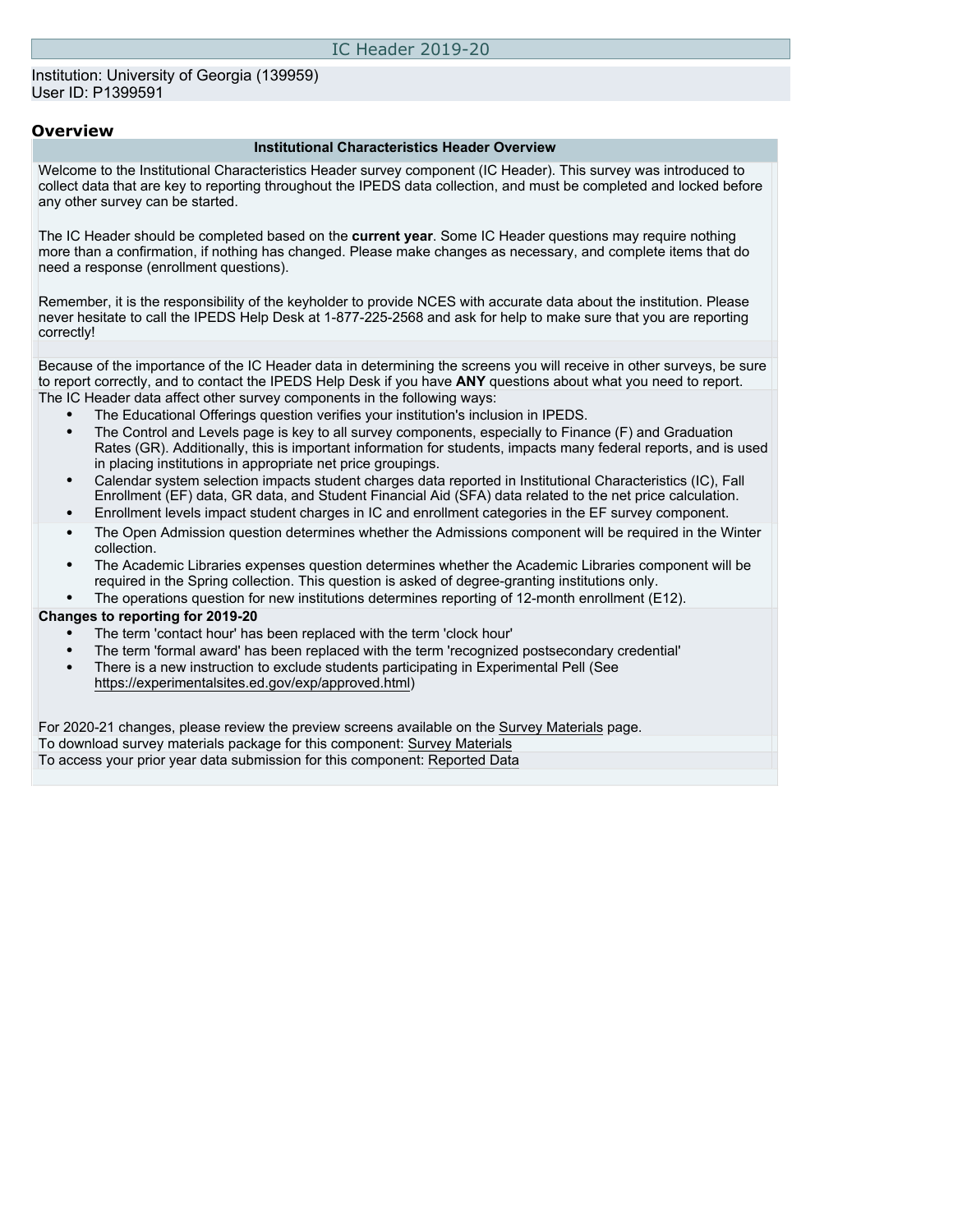## **Part A - Educational Offerings**

**1. Which of the following types of instruction/programs are offered by your institution? [Check one or more]**

*If your institution does not offer occupational, academic or continuing professional programs, you are not expected to complete this or any other IPEDS survey.*

- Occupational, may lead to a certificate, degree, or other recognized postsecondary credential
- Academic, may lead to a certificate, degree, or diploma
- Continuing professional (postbaccalaureate only)
- Recreational or avocational (leisure) programs  $\Box$
- Adult basic or remedial instruction or high school equivalency  $\Box$
- Secondary (high school) $\Box$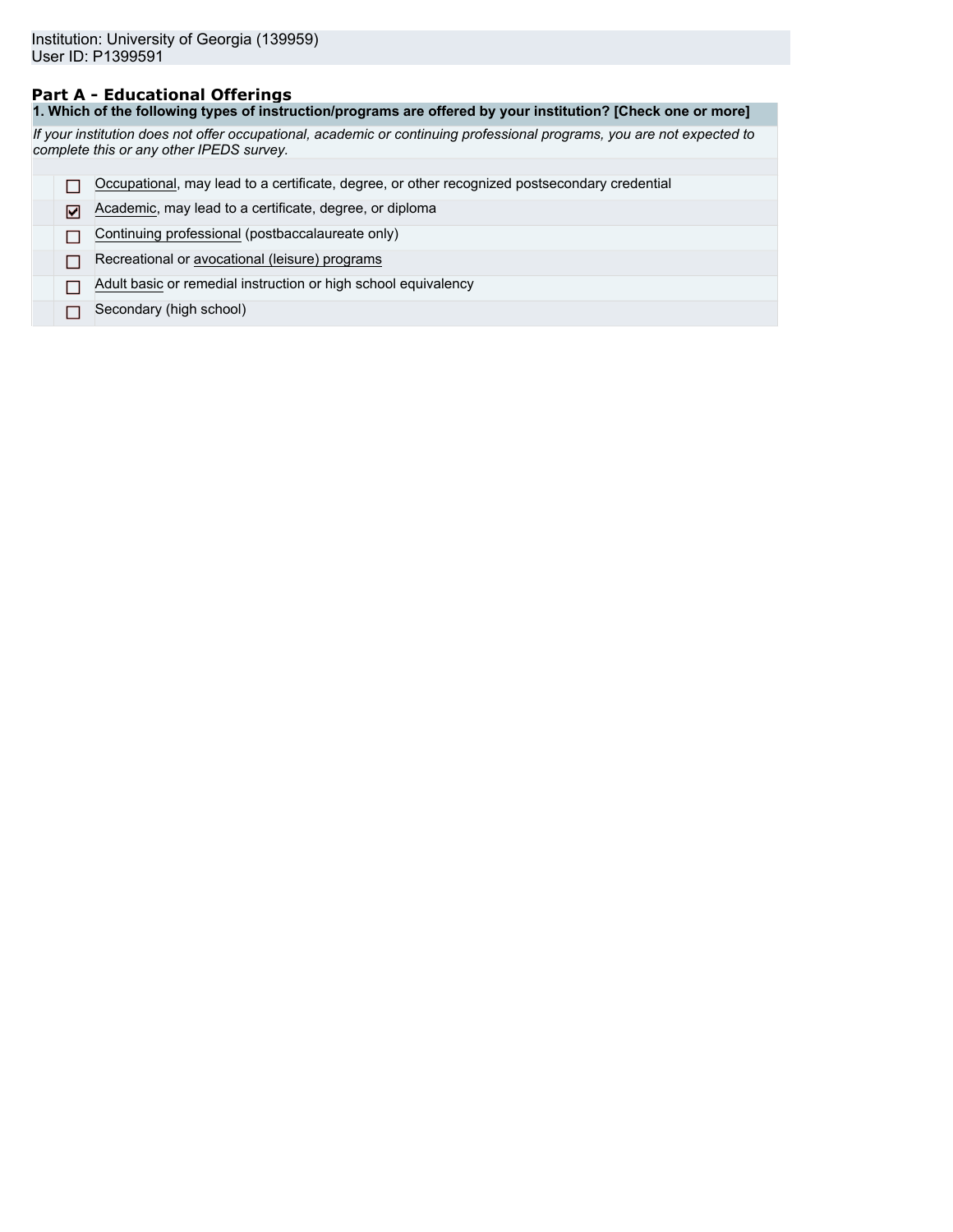## **Part B - Organization - Control and Levels**

**1. What is your institutional control or affiliation?**

*Be sure to select the correct control for your institution. Errors on this question have an impact throughout the IPEDS surveys, in federal reporting, in net price groupings, and on your institutions' appearance to students. If you reported incorrectly in a previous year, please contact the IPEDS Help Desk at 877.225.2568 to correct the error.*

| Public - Select<br>primary and/or<br>secondary<br>controls below |                                                                         |
|------------------------------------------------------------------|-------------------------------------------------------------------------|
|                                                                  | Primary control Secondary control (if applicable)                       |
| State                                                            |                                                                         |
| Private for-profit                                               |                                                                         |
|                                                                  | Private not-for-profit independent (no religious affiliation)           |
|                                                                  | Private not-for-profit religious affiliation - Select affiliation below |
| Select One                                                       |                                                                         |

### **2. What award levels are offered by your institution? [Check all that apply]**

Award Levels reported should be completed based on the **current year**. When reporting award levels for subbaccalaureate certificates (levels 1, 2, and 4), **determine program length by the number of credit or clock hours**, NOT the academic year length in parentheses. The academic year length is meant only to provide context.

The "Other" award level should not be used unless your program truly does not fit any of the other award levels. We expect very few institutions to fit the "Other" category.

Even though Teacher Preparation certificate programs may require a bachelor's degree for admission, they are considered subbaccalaureate undergraduate programs. Check the applicable award level 1, 2, or 4, depending on the length of the Teacher Preparation program. **Award Level**

|                                 | Awaru Lever    |                                                                                                                                                                                                                                                                                           |  |  |  |  |
|---------------------------------|----------------|-------------------------------------------------------------------------------------------------------------------------------------------------------------------------------------------------------------------------------------------------------------------------------------------|--|--|--|--|
| <b>BELOW THE BACCALAUREATE:</b> |                |                                                                                                                                                                                                                                                                                           |  |  |  |  |
|                                 | 1              | Postsecondary award, certificate, or diploma of (less than 1 academic year)<br>- less than 900 clock hours, or<br>- less than 30 semester or trimester credit hours, or<br>- less than 45 quarter credit hours                                                                            |  |  |  |  |
|                                 | $\overline{2}$ | Postsecondary award, certificate, or diploma of (at least 1 but less than 2 academic<br>М<br>years)<br>- at least 900 but less than 1,800 clock hours, or<br>- at least 30 but less than 60 semester or trimester credit hours, or<br>- at least 45 but less than 90 quarter credit hours |  |  |  |  |
|                                 | 3              | Associate's degree                                                                                                                                                                                                                                                                        |  |  |  |  |
|                                 | 4              | Postsecondary award, certificate, or diploma of (at least 2 but less than 4 academic<br>years)<br>- 1,800 or more clock hours, or<br>- 60 or more semester or trimester credit hours, or<br>- 90 or more quarter credit hours                                                             |  |  |  |  |
|                                 |                | <b>BACCALAUREATE AND ABOVE:</b>                                                                                                                                                                                                                                                           |  |  |  |  |
|                                 | 5              | Bachelor's degree or equivalent                                                                                                                                                                                                                                                           |  |  |  |  |
|                                 | 6              | Postbaccalaureate certificate<br>⊡                                                                                                                                                                                                                                                        |  |  |  |  |
|                                 | $\overline{7}$ | <b>Master's degree</b><br>☑                                                                                                                                                                                                                                                               |  |  |  |  |
|                                 | 8              | Post-master's certificate<br>⊓                                                                                                                                                                                                                                                            |  |  |  |  |
|                                 | 17             | Doctor's degree - research/scholarship<br>⊡                                                                                                                                                                                                                                               |  |  |  |  |
|                                 | 18             | Doctor's degree - professional practice<br>⊡                                                                                                                                                                                                                                              |  |  |  |  |
|                                 | 19             | Doctor's degree - other                                                                                                                                                                                                                                                                   |  |  |  |  |
|                                 | 12             | <b>Other</b> (specify in box below)<br>П                                                                                                                                                                                                                                                  |  |  |  |  |
|                                 | ☑              | Yes, I confirm that I reviewed the award levels offered by my institution above.                                                                                                                                                                                                          |  |  |  |  |
|                                 |                |                                                                                                                                                                                                                                                                                           |  |  |  |  |
|                                 |                | You may use the space below to provide context for the data you've reported above.                                                                                                                                                                                                        |  |  |  |  |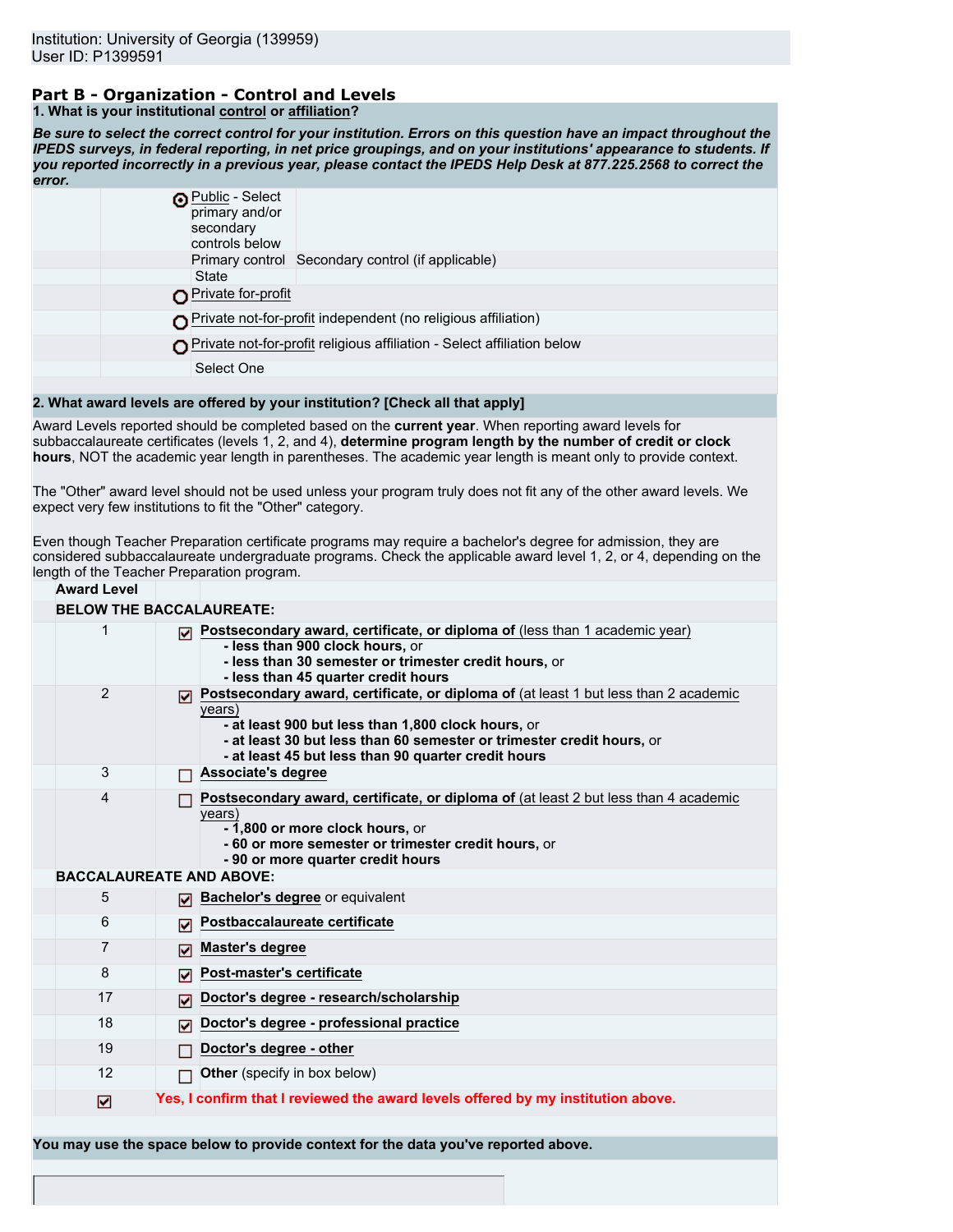a construction of the construction of the construction of the construction of the construction of the construction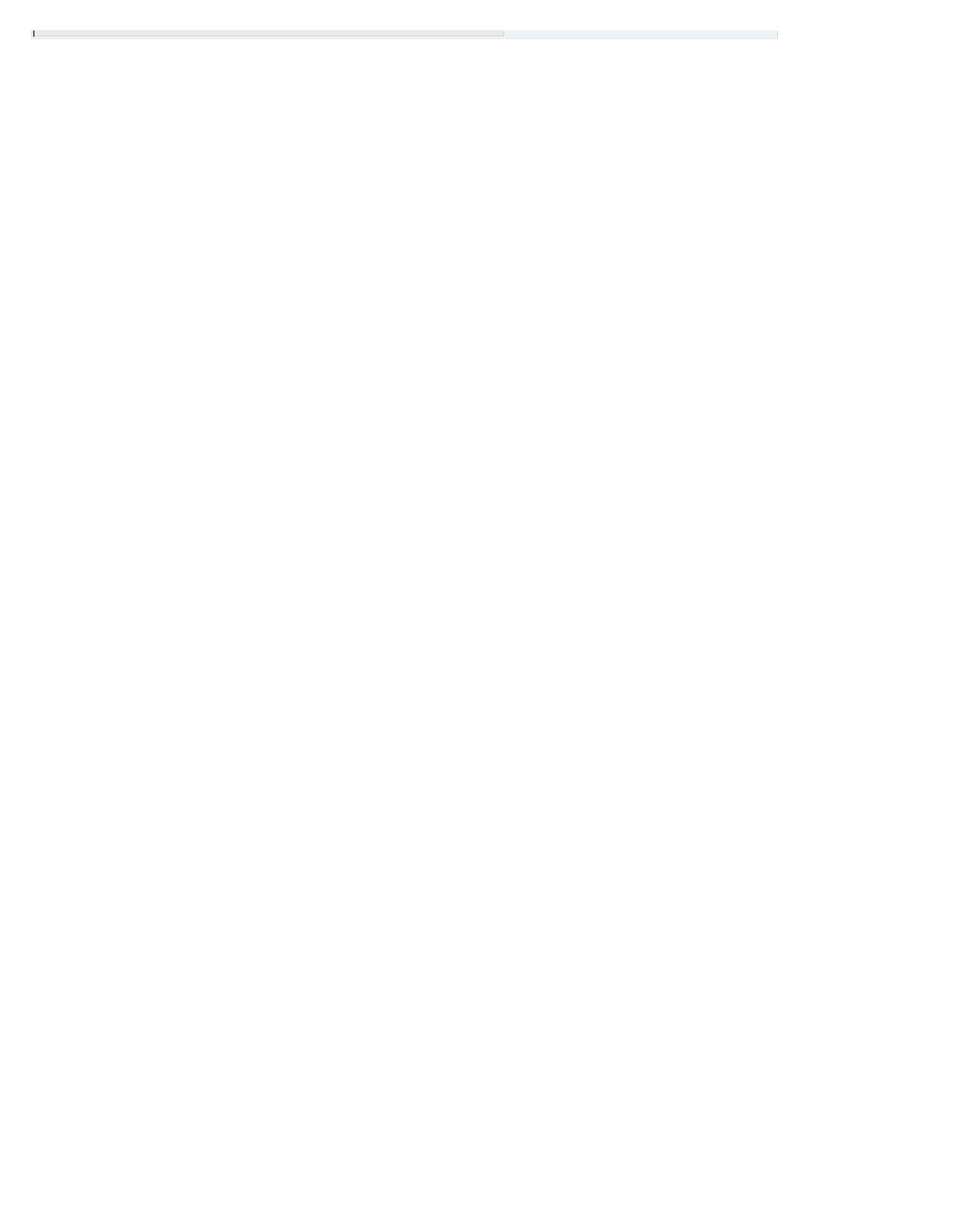## **Part B - Organization - Calendar System**

*Your response to the next question determines how your institution reports Institutional Characteristics student charges data in the fall, Student Financial Aid data in the winter, and Graduation Rates data in the winter. It also impacts the net price calculation in the Student Financial Aid survey. If the calendar system differs from prior year or requires a change, please contact the IPEDS Help Desk at 877.225.2568.*  $\bullet$  **3. What is the predominant calendar system at the institution? [Choose one] Academic Year Reporting Method** (Standard academic terms) *Selecting one of the following calendar types determines that your institution will provide Student Financial Aid and Graduation Rates data based on a FALL COHORT, and student charges data for a full ACADEMIC YEAR.* **O** Semester Quarter ∩Trimester  $\bigcap$  4-1-4 or similar plan **Program Reporting Method** (Other calendar system) *Selecting one of the following calendar types determines that your institution will provide Student Financial Aid and Graduation Rates data based on a FULL-YEAR COHORT, and student charges data by PROGRAM.* D Differs by program Continuous basis (every 2 weeks, monthly, or other period) **Hybrid/Mixed Reporting Method** (Standard academic terms, other academic calendar) *Selecting the hybrid calendar type determines that your institution will provide Graduation Rates data based on a FULL-YEAR COHORT, student charges data for a full ACADEMIC YEAR, and Student Financial Aid data for students enrolling between August 1 and October 31.* Hybrid (Other academic calendar)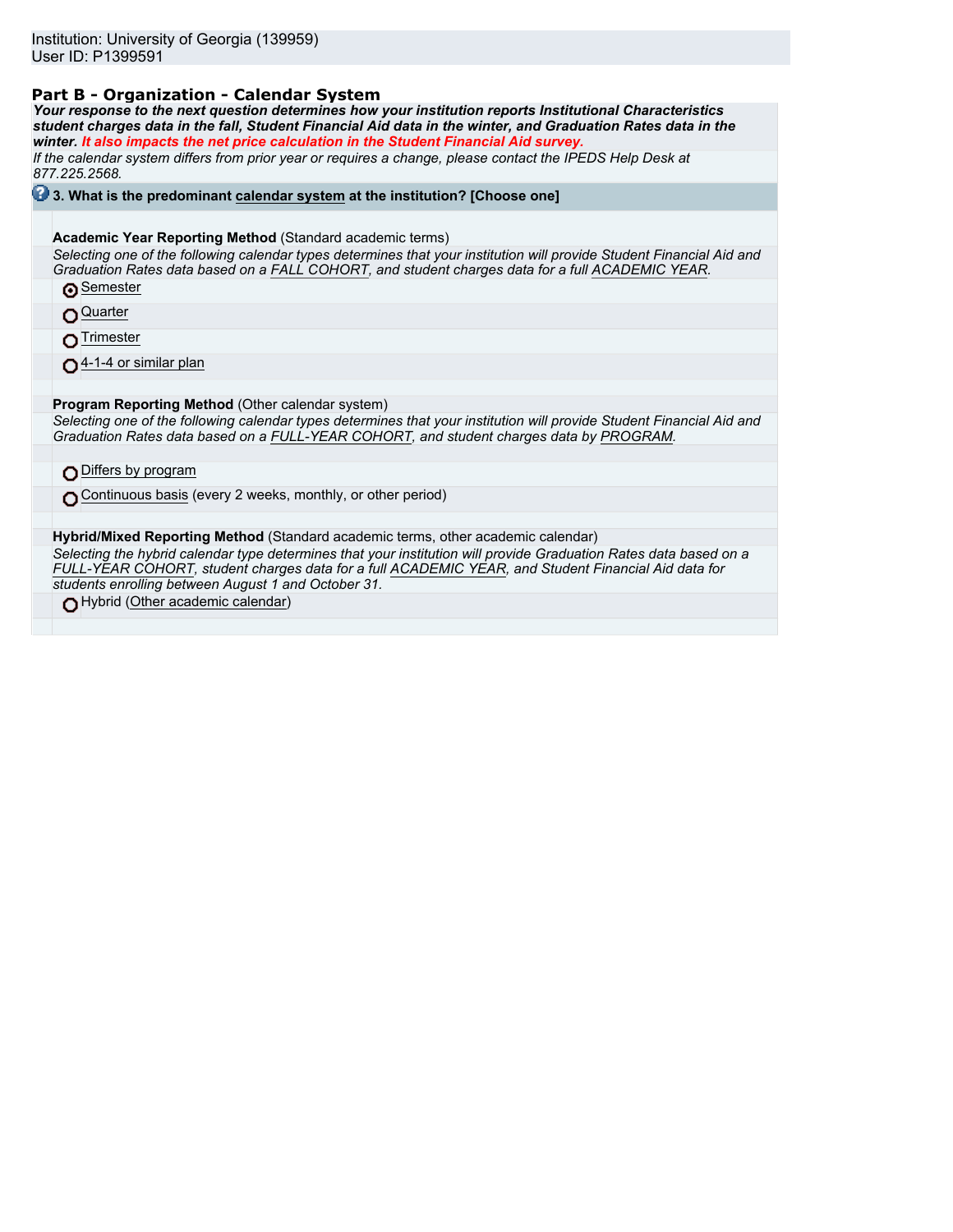## **Part B - Organization - Student Enrollment**

| rait D - Viyanizativn - Stuuent Enivinnent<br>4. Does your institution enroll any of the following types of students?                                                                                                                                                                                                                                                                                                                                                                                                                                                 |                                                                                                                                                                                                                                      |                                                                                                                                                                                                                                                      |   |                |                  |             |                                                                                 |        |                  |             |
|-----------------------------------------------------------------------------------------------------------------------------------------------------------------------------------------------------------------------------------------------------------------------------------------------------------------------------------------------------------------------------------------------------------------------------------------------------------------------------------------------------------------------------------------------------------------------|--------------------------------------------------------------------------------------------------------------------------------------------------------------------------------------------------------------------------------------|------------------------------------------------------------------------------------------------------------------------------------------------------------------------------------------------------------------------------------------------------|---|----------------|------------------|-------------|---------------------------------------------------------------------------------|--------|------------------|-------------|
|                                                                                                                                                                                                                                                                                                                                                                                                                                                                                                                                                                       |                                                                                                                                                                                                                                      |                                                                                                                                                                                                                                                      |   |                |                  |             |                                                                                 |        |                  |             |
| Include all levels offered by your institution, even if there are no students currently enrolled at that level.<br>Responses to these questions determine which screens will be generated for reporting academic year tuition charges,<br>and for reporting Fall Enrollment during the Spring collection. Additionally, checking Yes for full-time, first-time,<br>degree/certificate-seeking undergraduate students determines that your institution must report cost of attendance data<br>(on the IC component) and Student Financial Aid data for these students. |                                                                                                                                                                                                                                      |                                                                                                                                                                                                                                                      |   |                |                  |             |                                                                                 |        |                  |             |
|                                                                                                                                                                                                                                                                                                                                                                                                                                                                                                                                                                       |                                                                                                                                                                                                                                      |                                                                                                                                                                                                                                                      |   |                | <b>Full-time</b> |             |                                                                                 |        | <b>Part-time</b> |             |
| Undergraduate (academic or occupational programs)                                                                                                                                                                                                                                                                                                                                                                                                                                                                                                                     |                                                                                                                                                                                                                                      |                                                                                                                                                                                                                                                      |   | $O$ No         |                  | $\odot$ Yes |                                                                                 | $O$ No |                  | $\odot$ Yes |
| First-time, degree/certificate-seeking undergraduate                                                                                                                                                                                                                                                                                                                                                                                                                                                                                                                  |                                                                                                                                                                                                                                      |                                                                                                                                                                                                                                                      |   | O No           | Θ                | Yes         |                                                                                 | $O$ No |                  | $\odot$ Yes |
| Graduate (not including doctor's-professional practice)                                                                                                                                                                                                                                                                                                                                                                                                                                                                                                               |                                                                                                                                                                                                                                      |                                                                                                                                                                                                                                                      | o | N <sub>0</sub> |                  | $\odot$ Yes |                                                                                 | $O$ No |                  | $\odot$ Yes |
|                                                                                                                                                                                                                                                                                                                                                                                                                                                                                                                                                                       |                                                                                                                                                                                                                                      | 5. Does your institution enroll students in doctor's degree - professional practice programs?                                                                                                                                                        |   |                |                  |             |                                                                                 |        |                  |             |
|                                                                                                                                                                                                                                                                                                                                                                                                                                                                                                                                                                       |                                                                                                                                                                                                                                      | Checking Yes for this question will allow your institution to report graduate level students in Fall Enrollment. If you select                                                                                                                       |   |                |                  |             |                                                                                 |        |                  |             |
|                                                                                                                                                                                                                                                                                                                                                                                                                                                                                                                                                                       | O <sub>No</sub>                                                                                                                                                                                                                      | Yes to enrolling students in one of the listed programs, you will also report tuition for the appropriate program(s).                                                                                                                                |   |                |                  |             |                                                                                 |        |                  |             |
|                                                                                                                                                                                                                                                                                                                                                                                                                                                                                                                                                                       | $\odot$ <sup>Yes</sup>                                                                                                                                                                                                               |                                                                                                                                                                                                                                                      |   |                |                  |             |                                                                                 |        |                  |             |
|                                                                                                                                                                                                                                                                                                                                                                                                                                                                                                                                                                       |                                                                                                                                                                                                                                      |                                                                                                                                                                                                                                                      |   |                |                  |             |                                                                                 |        |                  |             |
|                                                                                                                                                                                                                                                                                                                                                                                                                                                                                                                                                                       |                                                                                                                                                                                                                                      | Do you enroll students in one of the following?                                                                                                                                                                                                      |   |                |                  |             |                                                                                 |        |                  |             |
|                                                                                                                                                                                                                                                                                                                                                                                                                                                                                                                                                                       | Chiropractic (D.C. or D.C.M.), Dentistry (D.D.S. or D.M.D.), Medicine (M.D.), Optometry (O.D.),<br>Osteopathic Medicine (D.O.), Pharmacy (Pharm.D.), Podiatry (Pod.D., D.P., or D.P.M.),<br>Veterinary Medicine (D.V.M.), Law (J.D.) |                                                                                                                                                                                                                                                      |   |                |                  |             |                                                                                 |        |                  |             |
|                                                                                                                                                                                                                                                                                                                                                                                                                                                                                                                                                                       | O <sub>No</sub>                                                                                                                                                                                                                      |                                                                                                                                                                                                                                                      |   |                |                  |             |                                                                                 |        |                  |             |
| $\odot$ Yes                                                                                                                                                                                                                                                                                                                                                                                                                                                                                                                                                           |                                                                                                                                                                                                                                      |                                                                                                                                                                                                                                                      |   |                |                  |             |                                                                                 |        |                  |             |
| 6. For Fall 2013, did your institution have any full-time, first-time degree/certificate-seeking students enrolled in                                                                                                                                                                                                                                                                                                                                                                                                                                                 |                                                                                                                                                                                                                                      |                                                                                                                                                                                                                                                      |   |                |                  |             |                                                                                 |        |                  |             |
| programs at the baccalaureate level or below?                                                                                                                                                                                                                                                                                                                                                                                                                                                                                                                         |                                                                                                                                                                                                                                      |                                                                                                                                                                                                                                                      |   |                |                  |             |                                                                                 |        |                  |             |
| for the cohort year requested.                                                                                                                                                                                                                                                                                                                                                                                                                                                                                                                                        |                                                                                                                                                                                                                                      | If you answer Yes to this question, you will be required to provide Graduation Rates data for the 2013-14 cohort in the<br>winter collection. If you answer No to this question, indicate the reason you are not required to report Graduation Rates |   |                |                  |             |                                                                                 |        |                  |             |
| If you reported any full-time, first-time degree/certificate-seeking undergraduates on the 2013-14 Enrollment survey, the<br>data will be preloaded below.                                                                                                                                                                                                                                                                                                                                                                                                            |                                                                                                                                                                                                                                      |                                                                                                                                                                                                                                                      |   |                |                  |             |                                                                                 |        |                  |             |
|                                                                                                                                                                                                                                                                                                                                                                                                                                                                                                                                                                       | $\Omega^{No}$                                                                                                                                                                                                                        |                                                                                                                                                                                                                                                      |   |                |                  |             |                                                                                 |        |                  |             |
|                                                                                                                                                                                                                                                                                                                                                                                                                                                                                                                                                                       |                                                                                                                                                                                                                                      |                                                                                                                                                                                                                                                      |   |                |                  |             | This institution did not enroll full-time, first-                               |        |                  |             |
|                                                                                                                                                                                                                                                                                                                                                                                                                                                                                                                                                                       |                                                                                                                                                                                                                                      |                                                                                                                                                                                                                                                      |   |                |                  |             | time (undergraduate) students.                                                  |        |                  |             |
|                                                                                                                                                                                                                                                                                                                                                                                                                                                                                                                                                                       |                                                                                                                                                                                                                                      |                                                                                                                                                                                                                                                      |   |                |                  |             | This institution did not offer programs at or<br>below the baccalaureate level. |        |                  |             |
|                                                                                                                                                                                                                                                                                                                                                                                                                                                                                                                                                                       |                                                                                                                                                                                                                                      |                                                                                                                                                                                                                                                      |   | 14.            |                  |             | This institution was not in operation in 2013-                                  |        |                  |             |
|                                                                                                                                                                                                                                                                                                                                                                                                                                                                                                                                                                       | $\odot$ Yes                                                                                                                                                                                                                          |                                                                                                                                                                                                                                                      |   |                |                  |             |                                                                                 |        |                  |             |
|                                                                                                                                                                                                                                                                                                                                                                                                                                                                                                                                                                       |                                                                                                                                                                                                                                      |                                                                                                                                                                                                                                                      |   |                |                  |             |                                                                                 |        |                  |             |

**Full-time, first-time degree/certificate-seeking students from the 2013-14 Enrollment survey (GR Cohort) 5,219**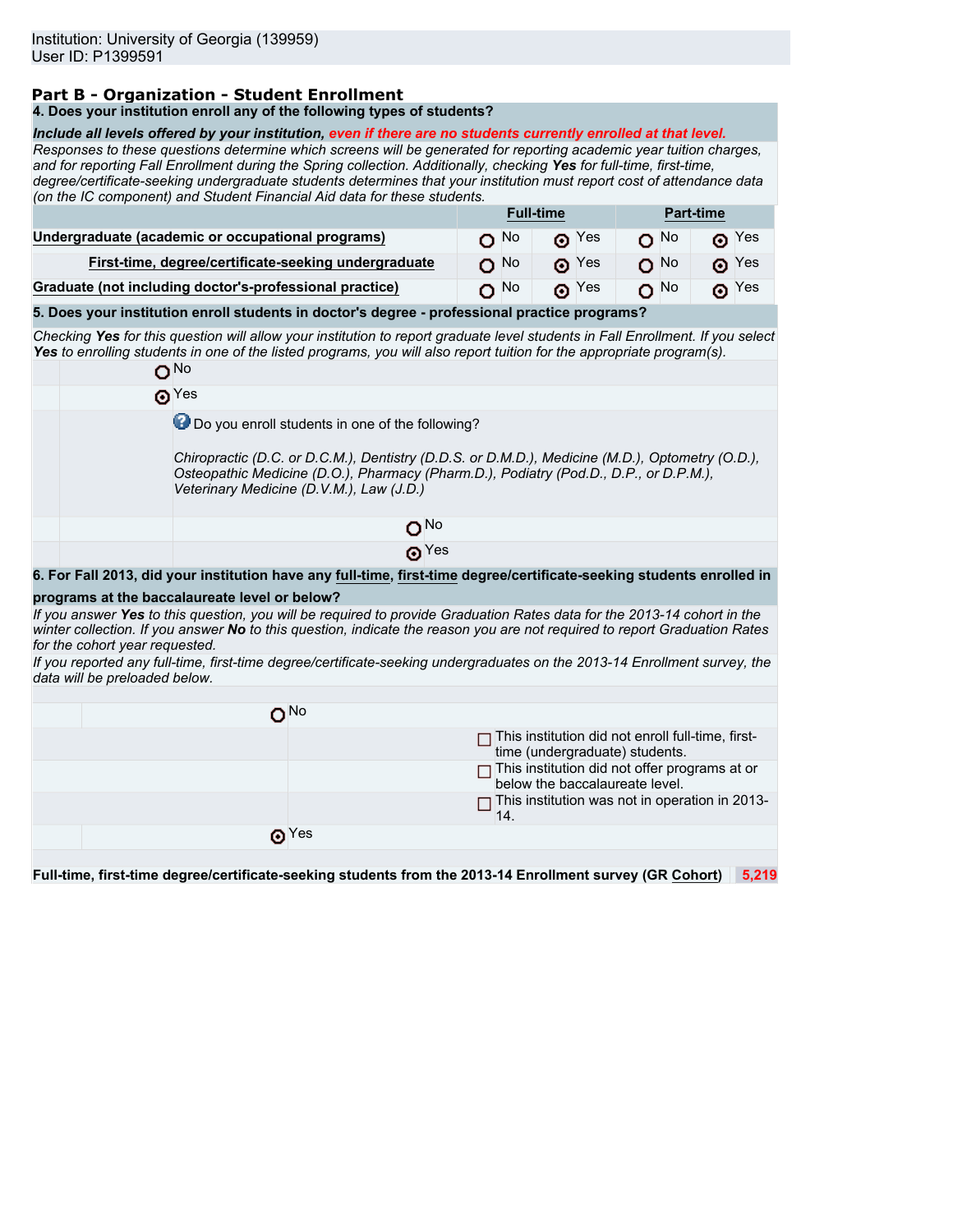# **Part B - Multi-institution or Multi-campus Organization**

**7. Multi-institution or multi-campus organization**

**Is the institution part of a multi-institution or multi-campus organization that owns, governs, or controls the institution? Do NOT indicate a religious affiliation here; that information is collected separately.**

*If you need assistance or need to make changes, contact the IPEDS Help Desk at 1-877-225-2568. You will not be able to lock your submission if this question is blank.*

No, this institution **IS NOT** a part of a multi-institution or multi-campus organization that owns, governs, or controls the institution.

Yes, this institution **IS** a part of a multi-institution or multi-campus organization that owns, governs, or controls the institution.<br>113020

University System of Georgia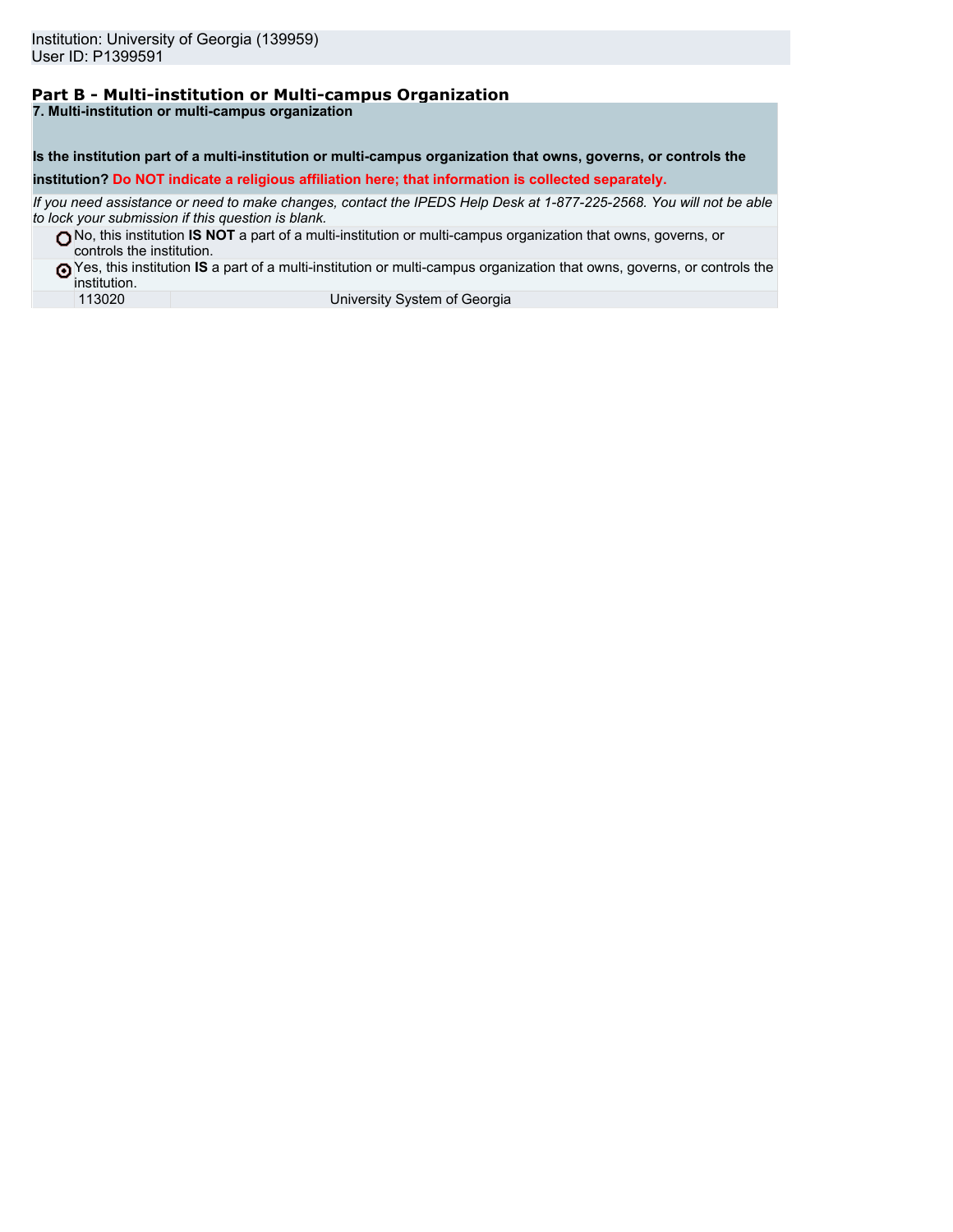### **Part C - Other Survey Screening Questions - Library Access and Expenses 2. Does your institution have access to a library collection?**

|  | $\bullet$ No |                                                                                 |  |  |  |
|--|--------------|---------------------------------------------------------------------------------|--|--|--|
|  | െ            | Yes (receives Academic Libraries<br>component)                                  |  |  |  |
|  |              |                                                                                 |  |  |  |
|  |              | Were your annual total library expenses for Fiscal Year 2019 greater than zero? |  |  |  |
|  | $O$ No       |                                                                                 |  |  |  |
|  |              | Yes (receives Academic Libraries component)                                     |  |  |  |
|  |              |                                                                                 |  |  |  |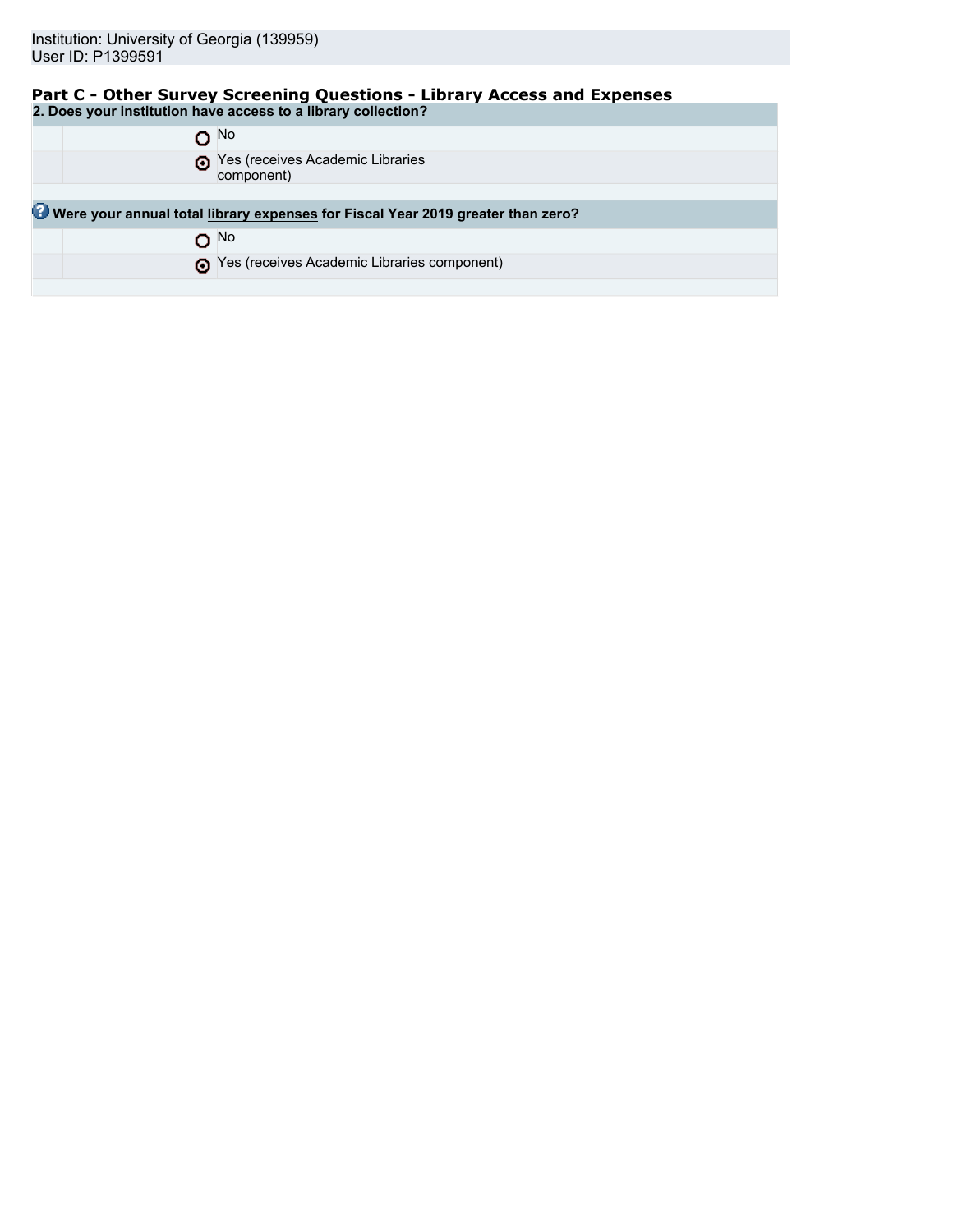### **Part C - Other Survey Screening Questions - Open Admission**

**1. Does your institution have an open admission policy for all or most entering first-time degree/certificateseeking undergraduate-level students?**

If the only requirement for admission is a high school diploma or GED/other equivalent, your institution is still considered open admission. Institutions that require only an Ability to Benefit or similar test beyond the diploma/equivalent, and only reject a very small number of students based on the test, are also considered open admission.

**1** If your institution does not have an open admission policy, you will be required to report Admissions component on your admissions procedures and admissions yield.

- $\odot$  No
- O<sup>Yes</sup>

 $\bigoplus$  **You may use the space below to provide context for the data you've reported above. These context notes** 

**will be posted on the College Navigator website, and should be written so they can be understood by students and parents.**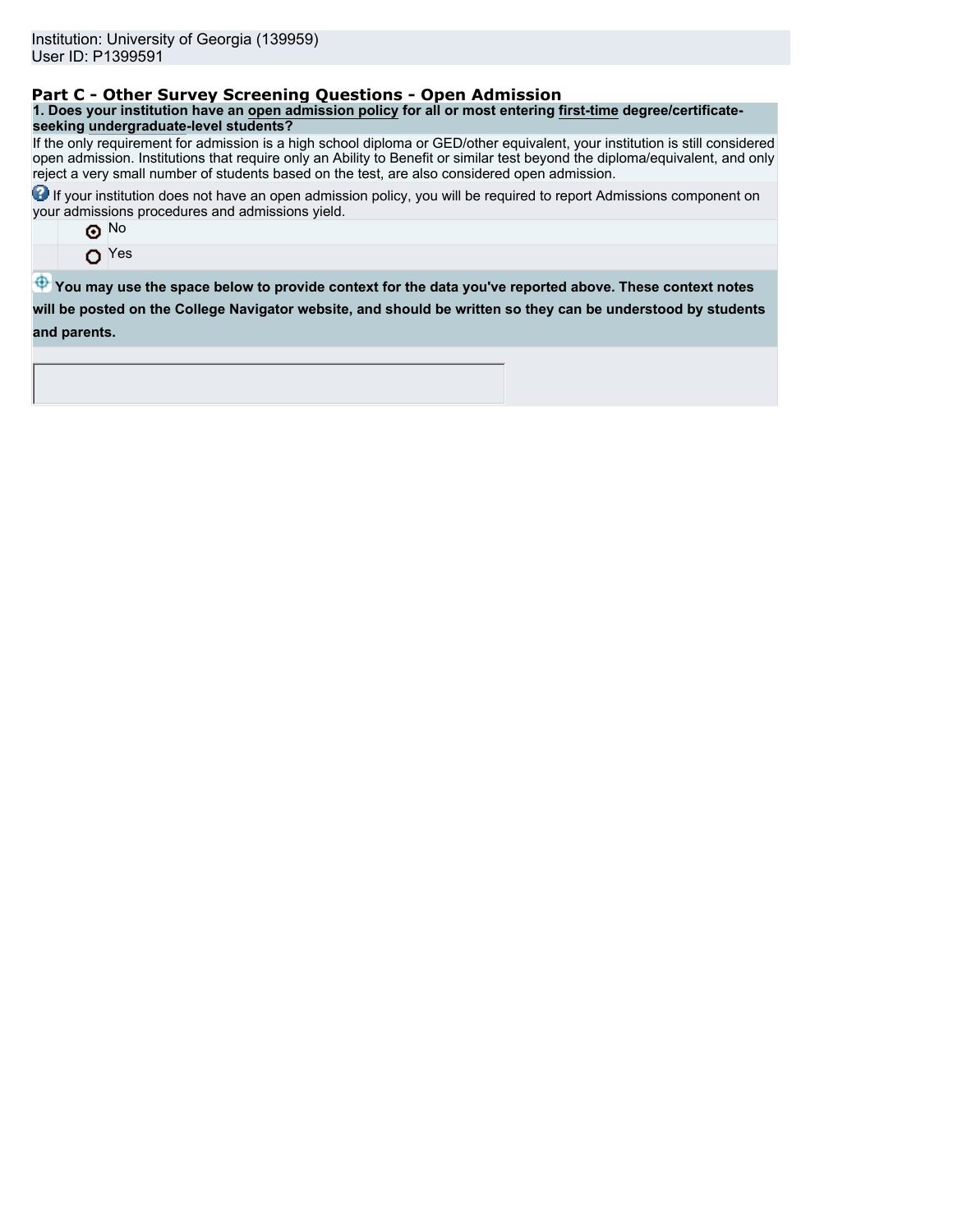### **Summary**

### **Institutional Characteristics Header Component Summary**

IPEDS collects important information regarding your institution. All data reported in IPEDS survey components become available in the IPEDS Data Center and appear as aggregated data in various Department of Education reports. Additionally, some of the reported data appears specifically for your institution through the College Navigator website and is included in your institution's Data Feedback Report (DFR). The purpose of this summary is to provide you an opportunity to view some of the data that, when accepted through the IPEDS quality control process, will appear on the College Navigator website and/or your DFR. College Navigator is updated approximately three months after the data collection period closes and Data Feedback Reports will be available through the [Data Center](https://nces.ed.gov/ipeds/use-the-data) and sent to your institution's CEO in November 2019.

Please review your data for accuracy. If you have questions about the data displayed below after reviewing the data reported on the survey screens, please contact the IPEDS Help Desk at: 1-877-225-2568.

| <b>GENERAL INFORMATION</b>   |                                                                                                                                                                                                                                                                                                                                                                    |  |  |  |
|------------------------------|--------------------------------------------------------------------------------------------------------------------------------------------------------------------------------------------------------------------------------------------------------------------------------------------------------------------------------------------------------------------|--|--|--|
| <b>Educational Offerings</b> | Academic                                                                                                                                                                                                                                                                                                                                                           |  |  |  |
| Control                      | Public<br>Primary Control: State<br>Secondary Control: N/A                                                                                                                                                                                                                                                                                                         |  |  |  |
| Award Levels Offered         | Less than one academic year<br>At least one, but Less than two academic years<br>Bachelor's degree<br>Postbaccalaureate certificate<br>Master's degree<br>Post-master's certificate<br>Doctor's degree - research/scholarship<br>Doctor's degree - professional practice                                                                                           |  |  |  |
| Reporter Type                | Academic                                                                                                                                                                                                                                                                                                                                                           |  |  |  |
| Calendar System              | Semester                                                                                                                                                                                                                                                                                                                                                           |  |  |  |
| Levels of Enrollment Offered | Full-time Undergraduate<br>Full-time First-time, degree/certificate-seeking Undergraduate<br>Full-time Graduate (not including doctor's professional)<br>Part-time Undergraduate<br>Part-time First-time, degree/certificate-seeking Undergraduate<br>Part-time Graduate (not including doctor's professional)<br>Doctor's degree - professional practice programs |  |  |  |
| System                       | University System of Georgia                                                                                                                                                                                                                                                                                                                                       |  |  |  |